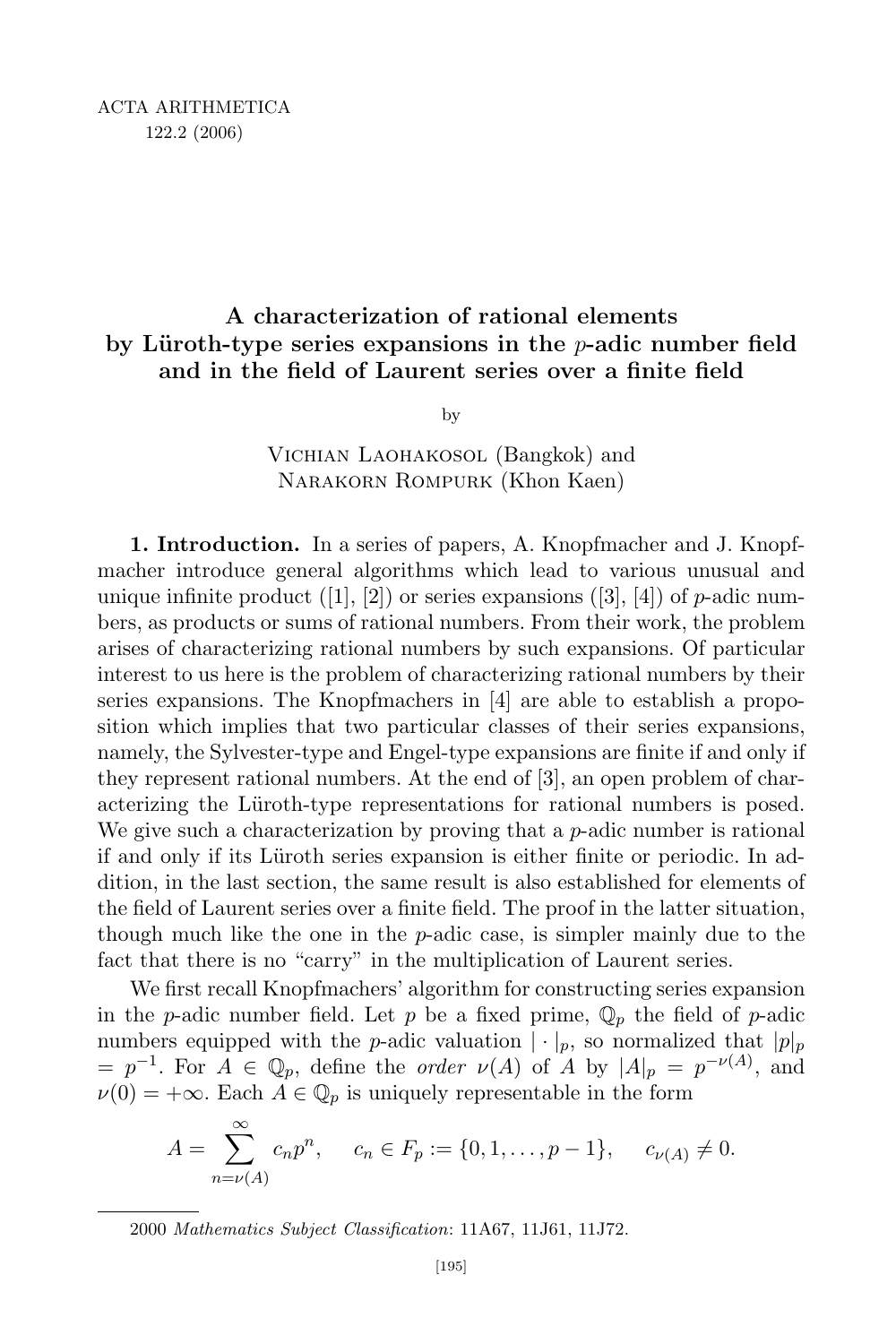The *fractional part*,  $\langle A \rangle$ , of A is defined as the finite series

$$
\langle A \rangle = \begin{cases} \sum_{n=\nu(A)}^{0} c_n p^n & \text{if } \nu(A) \leq 0, \\ 0 & \text{if } \nu(A) > 0. \end{cases}
$$

Denote the set of all fractional parts by

$$
S_p := \{ \langle A \rangle : A \in \mathbb{Q}_p \} \subset \mathbb{Q}.
$$

Knopfmachers' series expansion algorithm proceeds as follows: for  $A \in \mathbb{Q}_p$ , let  $a_0 := \langle A \rangle \in S_p$ . Define  $A_1 := A - a_0$ . If  $A_n \neq 0 \ (n \geq 1)$  is already defined, put

$$
a_n = \left\langle \frac{1}{A_n} \right\rangle \in S_p, \quad A_{n+1} = \left(A_n - \frac{1}{a_n}\right) \frac{s_n}{r_n}
$$

if  $a_n \neq 0$ , where  $r_n$ ,  $s_n$  are non-zero rational numbers which may depend on  $a_1, \ldots, a_n$ . Then

$$
A = a_0 + A_1 = a_0 + \frac{1}{a_1} + \frac{r_1}{s_1} A_2 = \cdots
$$
  
=  $a_0 + \frac{1}{a_1} + \frac{r_1}{s_1} \frac{1}{a_2} + \cdots + \frac{r_1 \cdots r_{n-1}}{s_1 \cdots s_{n-1}} \frac{1}{a_n} + \frac{r_1 \cdots r_n}{s_1 \cdots s_n} A_{n+1}.$ 

The process ends in a finite expansion if some  $A_{n+1} = 0$ . If some  $a_n = 0$ , then  $A_{n+1}$  is not defined. This is ruled out by imposing the condition

$$
\nu(s_n) - \nu(r_n) \ge 2\nu(a_n) - 1.
$$

Thus

$$
A = a_0 + \frac{1}{a_1} + \sum_{n=1}^{\infty} \frac{r_1 \cdots r_n}{s_1 \cdots s_n} \cdot \frac{1}{a_{n+1}}
$$

and this is called the *Oppenheim-type expansion* of  $A$ . Such a representation is said to be *periodic* if there are indices m and r such that  $a_n = a_{n+r}$ ,  $r_n =$  $r_{n+r}$  and  $s_n = s_{n+r}$  for every  $n \geq m$ . We are interested here in the case where  $r_n = 1$ ,  $s_n = a_n(a_n - 1)$   $(n \ge 1)$ ; then the algorithm yields a well defined (with respect to the  $p$ -adic valuation) and unique series expansion, termed the *Lüroth-type expansion*, of the form

$$
A = a_0 + \frac{1}{a_1} + \sum_{n=1}^{\infty} \frac{1}{a_1(a_1 - 1) \cdots a_n(a_n - 1)a_{n+1}}.
$$

From the construction, we also have the following two shapes for  $A_n$ , one from the head and the other for the tails: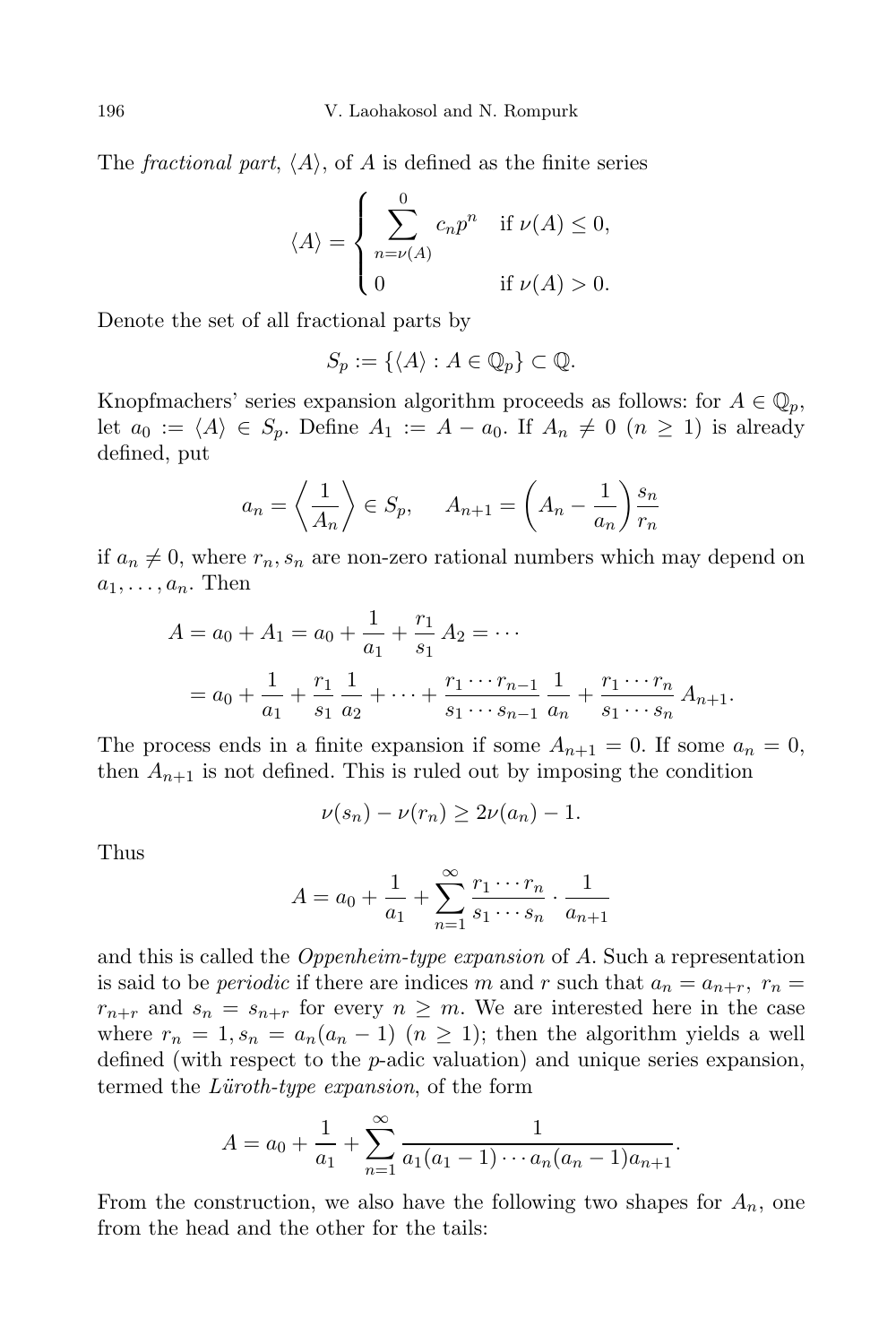Characterization of rational elements by series expansions 197

$$
A_n = A_1 a_1 (a_1 - 1) a_2 (a_2 - 1) \cdots a_{n-1} (a_{n-1} - 1)
$$
  
\n
$$
- (a_1 - 1) a_2 (a_2 - 1) \cdots a_{n-1} (a_{n-1} - 1)
$$
  
\n
$$
- (a_2 - 1) a_3 (a_3 - 1) \cdots a_{n-1} (a_{n-1} - 1) - \cdots
$$
  
\n
$$
- (a_{n-2} - 1) a_{n-1} (a_{n-1} - 1) - (a_{n-1} - 1)
$$

and

$$
A_n = \frac{1}{a_n} + \frac{1}{a_n(a_n-1)a_{n+1}} + \frac{1}{a_n(a_n-1)a_{n+1}(a_{n+1}-1)a_{n+2}} + \cdots
$$

Since  $A_n \neq 0$ , writing  $1/A_n = a_n + \sum_{r \geq 1} c'_r p^r$ , say, we get

$$
\nu(a_n A_n - 1) = \nu\left(A_n \sum_{r \ge 1} c'_r p^r\right) \ge \nu(A_n) + 1
$$

and it is easily checked by induction for Lüroth-type expansions that  $\nu(a_n)$  $\leq -1$  for  $n \geq 1$  so that  $\nu(r_n) = 0$  and  $\nu(s_n) = 2\nu(a_n)$ . It is shown in Section 4 of [3] that periodic L¨uroth-type expansions always represent rational numbers. Our first main result reads:

THEOREM 1. Let  $S_p$  be the set of fractional parts defined above. A p-adic  $number\ A\ whose\ Lüroth-type\ series\ expansion\ is$ 

$$
A = a_0 + \frac{1}{a_1} + \sum_{n=1}^{\infty} \frac{1}{a_1(a_1 - 1) \cdots a_n(a_n - 1)a_{n+1}}
$$

with  $a_n \in S_p \setminus \{0\}$   $(n \geq 1)$  is rational if and only if the expansion is finite or periodic.

Let us recall from real analysis that a sequence of non-negative real numbers  $(u_n)$  has no bounded subsequences if and only if its nth term tends to  $\infty$  with n. In the proof of Theorem 1, speaking about boundedness of any kind, we always refer to the usual absolute value.

2. Proof of Theorem 1. That finite or periodic Lüroth expansions always represent rational numbers is easily checked. It remains to show that each infinite Lüroth expansion which represents a rational must be periodic. In this case each  $A_n$  ( $n \geq 1$ ) is a non-zero rational number and so can be uniquely written in the form

$$
A_n = p^{\nu_n} \frac{\alpha_n}{\beta_n},
$$

where  $\nu_n := \nu(A_n)$ ,  $\alpha_n \in \mathbb{Z}$ ,  $\beta_n \in \mathbb{N}$ ,  $\gcd(\alpha_n, \beta_n) = 1$  and  $p \nmid \alpha_n \beta_n$ . For  $n \geq 1$ , since  $a_n \in S_p \setminus \{0\}$ , we can uniquely write

$$
0 < a_n = \frac{c_{\nu_n}}{p^{\nu_n}} + \dots + \frac{c_{D_n}}{p^{\nu_n}} = \frac{c_{\nu_n} + \dots + c_{D_n}p^{\nu_n - D_n}}{p^{\nu_n}} =: \frac{b_n}{p^{\nu_n}} < p
$$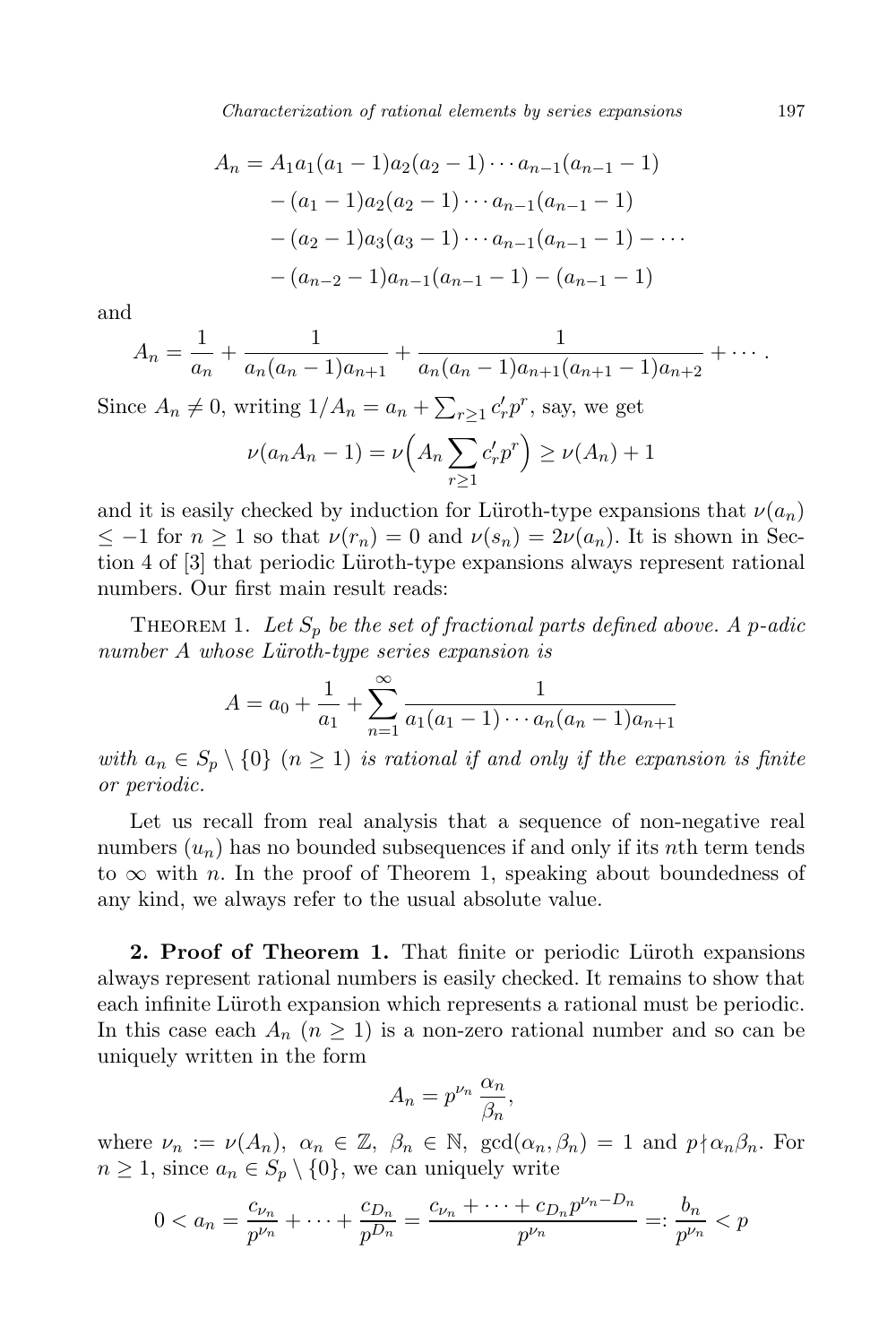where  $c_{\nu_n}(\neq 0), \ldots, c_{D_n}(\neq 0) \in \{0, 1, \ldots, p-1\}, -\nu(a_n) = \nu(A_n) = \nu_n \geq$  $D_n \geq 0$  and  $b_n = c_{\nu_n} + \cdots + c_{D_n} p^{\nu_n - D_n} \in \mathbb{N}$ .

Rewriting

(1) 
$$
A_{n+1} = \left(A_n - \frac{1}{a_n}\right) a_n (a_n - 1),
$$

we get

(2) 
$$
p^{\nu_{n+1}+\nu_n}\alpha_{n+1}\beta_n = \beta_{n+1}\{\alpha_n b_n - \beta_n\}(b_n - p^{\nu_n}).
$$

Since  $p \nmid \beta_{n+1}$  and  $gcd(\alpha_{n+1}, \beta_{n+1}) = 1$ , equation (2) implies that  $\beta_{n+1} | \beta_n$ . Thus there exist positive integers  $N_0$  and  $\beta$  such that  $\beta_n = \beta$  for all  $n \ge N_0$ , and (2) becomes

(3) 
$$
p^{\nu_{n+1}+\nu_n}\alpha_{n+1} = {\alpha_n b_n - \beta}(b_n - p^{\nu_n}) \quad (n \ge N_0).
$$

Throughout this section,  $|\cdot|$  denotes the usual absolute value. If there exists an infinite subsequence  $\{n_k\} \subset \mathbb{N}$  such that the sequence  $\{|\alpha_{n_k}|p^{\nu_{n_k}}\}_k$ is bounded, then the sequence  $\{\alpha_{n_k} p^{\nu_{n_k}}\}_k$  is also bounded. As it is a bounded sequence of rational integers, there exist indices i, j such that  $N_0 \leq i < j$ and

$$
\alpha_{n_i} p^{\nu_{n_i}} = \alpha_{n_j} p^{\nu_{n_j}},
$$

which yields

$$
A_{n_i} = \frac{\alpha_{n_i} p^{\nu_{n_i}}}{\beta} = \frac{\alpha_{n_j} p^{\nu_{n_j}}}{\beta} = A_{n_j}
$$

and so

$$
a_{n_i} = \left\langle \frac{1}{A_{n_i}} \right\rangle = \left\langle \frac{1}{A_{n_j}} \right\rangle = a_{n_j}.
$$

By (1),  $A_{n_i+1} = A_{n_i+1}$ , which implies that the expansion is ultimately periodic.

Henceforth, we assume that there exists a positive integer  $N_1$  ( $\geq N_0$ ) such that the sequence  $\{|\alpha_n|p^{\nu_n}\}_{n\geq N_1}$  has no bounded subsequences. From this assumption, we aim to derive a contradiction in order to finish the proof.

To ease the writing, for  $a_n \in S_p$ , let  $\overline{a}_n = a_n(a_n - 1)$  and  $\underline{a}_n = a_n - 1$ . Note that since  $\{\alpha_n | p^{\nu_n}\}_{n \ge N_1}$  has no bounded subsequences, there exists a positive integer  $N_2$  ( $\geq N_1$ ) such that

(4) 
$$
|\alpha_n|p^{\nu_n} \ge 4\beta \quad \text{whenever } n \ge N_2.
$$

We continue by verifying two important claims.

CLAIM 1. Let  $a_n, c_n \in S_p$ ,  $A_n$  as defined above, and  $B_n := A_n \overline{a}_n - \underline{a}_n$ ,  $C_n := A_n \overline{c}_n - \underline{c}_n$ . For  $n \geq N_2$ , if  $a_n > c_n > 1$ , then  $|B_n| > |C_n|$ .

To see this, observe that since  $a_n > c_n > 1$ , if  $A_n < 0$ , then both  $B_n, C_n < 0$ and

$$
B_n - C_n = \{ A_n(a_n + c_n - 1) - 1 \} (a_n - c_n) < 0.
$$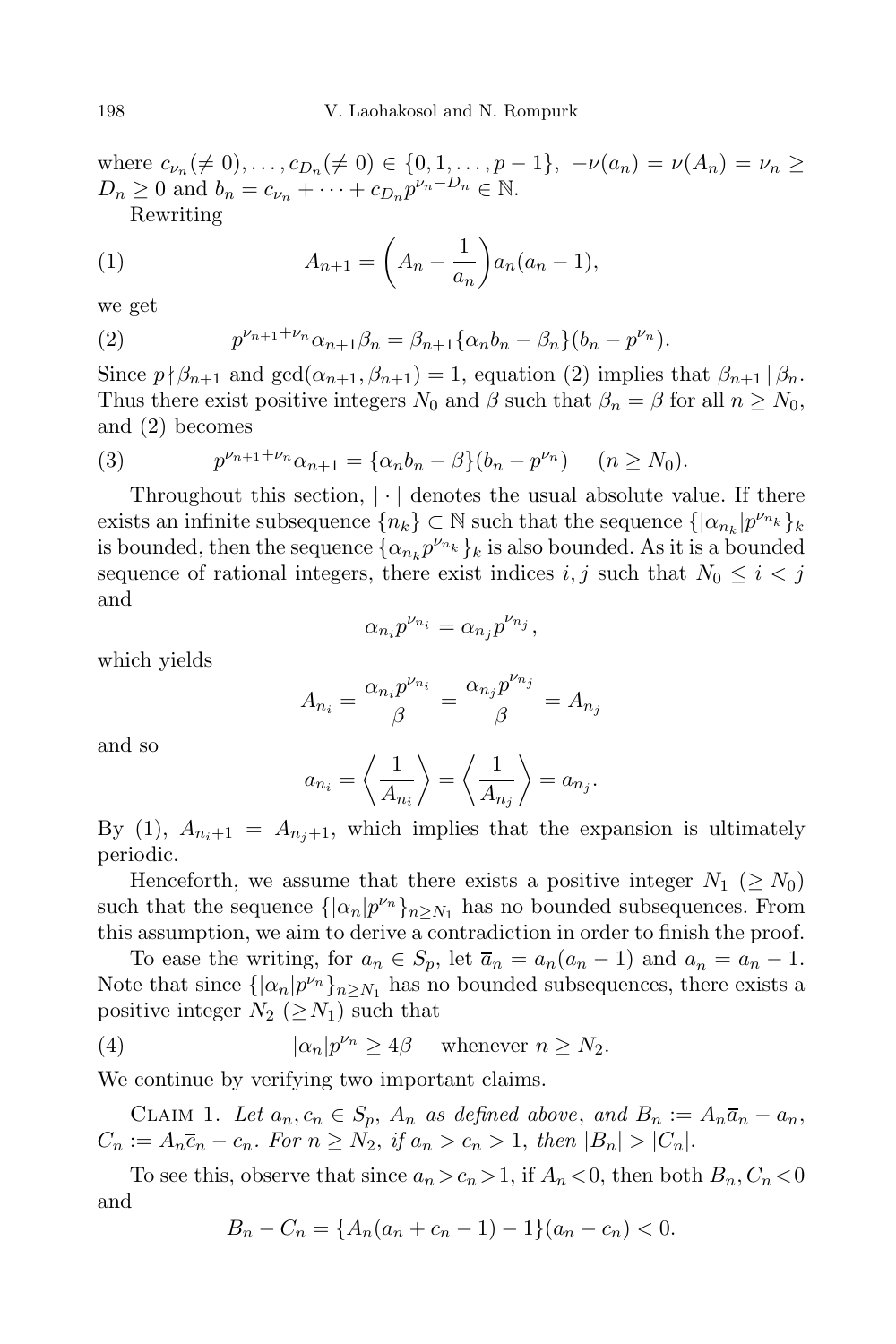Thus  $|B_n| > |C_n|$ . While if  $A_n > 0$  (i.e.,  $\alpha_n > 0$ ), then for  $n \geq N_2$ , we see that

$$
B_n = (a_n - 1) \left( \frac{\alpha_n p^{\nu_n}}{\beta} a_n - 1 \right) > 0,
$$

and similarly,  $C_n > 0$ . Furthermore,

$$
|B_n| = B_n = (a_n - 1)(A_n a_n - 1) > (c_n - 1)(A_n c_n - 1) = C_n = |C_n|.
$$
\nGiven  $0$ ,  $E_n$  and  $E_n$  and  $E_n$  and  $E_n$  and  $E_n$  are the same as  $n$  and  $n$  and  $n$  and  $n$ .

CLAIM 2. For  $n \ge N_2$ , if  $0 < a_n \le 1$ , then  $|A_{n+1}| < |A_n|$ .

To see this, given  $a_n \leq 1$ , since  $\nu_n \leq -1$ , we have  $a_n < 1$  and so  $D_n > 0$ . From

$$
1 \le b_n := c_{\nu_n} + \dots + c_{D_n} p^{\nu_n - D_n} \le p^{\nu_n - D_n + 1} - 1,
$$

we get

$$
1 \le p^{\nu_n} - p^{\nu_n - D_n + 1} + 1 \le p^{\nu_n} - b_n \le p^{\nu_n} - 1.
$$

Writing  $p^{\nu_n} - b_n =: d_n p^{\nu_n}$ , then  $d_n \in \mathbb{Q}$  and

$$
0 < 1 - \frac{1}{p^{D_n - 1}} + \frac{1}{p^{\nu_n}} \le d_n \le 1 - \frac{1}{p^{\nu_n}} < 1.
$$

Substituting these values back into (3), we get

$$
p^{\nu_{n+1}}\alpha_{n+1} = (-\alpha_n)p^{\nu_n}(1-d_n)d_n + \beta d_n.
$$

Using the estimate  $0 < (1 - d_n)d_n \leq 1/4$  and (4), when  $n \geq N_2$  we have

$$
p^{\nu_{n+1}}|\alpha_{n+1}| < \frac{1}{4}|\alpha_n|p^{\nu_n} + \beta \le \frac{1}{4}|\alpha_n|p^{\nu_n} + \frac{1}{4}|\alpha_n|p^{\nu_n} < |\alpha_n|p^{\nu_n},
$$

which yields

$$
|A_{n+1}| = p^{\nu_{n+1}} \frac{|\alpha_{n+1}|}{\beta} < p^{\nu_n} \frac{|\alpha_n|}{\beta} = |A_n|.
$$

From Claims 1 and 2, we see that starting from  $n = N_2$  onwards, given  $|A_n|$ , the value of  $|A_{n+1}|$  can only increase when  $a_n > 1$  and in this situation such increase is maximal when  $a_n$  is as large as possible, i.e. as close to p as possible.

We now consider the sequence  $\mathbf{A}' := \{A'_{N_2}, A'_{N_2+1}, A'_{N_2+2}, \dots\}$ , called the *maximal sequence*, which starts with  $A'_{N_2} = A_{N_2}$  and continues via the recurrence (1) but with the values of  $a_n$  as large as possible, in particular,  $a_n \approx p$ . If we show that the maximal sequence **A'** is bounded, then so also must be our original sequence  $\{A_n\}$ , which in turn implies that the sequence  $\{|\alpha_n|p^{\nu_n} = |A_n|\beta\}_{n \ge N_2 \ge N_1}$  is bounded, contradicting the assumption that it has no bounded subsequences, and the theorem will be proved.

To this end, we may assume that for  $n \geq N_2$ ,

$$
p - \frac{3}{2} < p - \frac{1}{2} < a_n < p
$$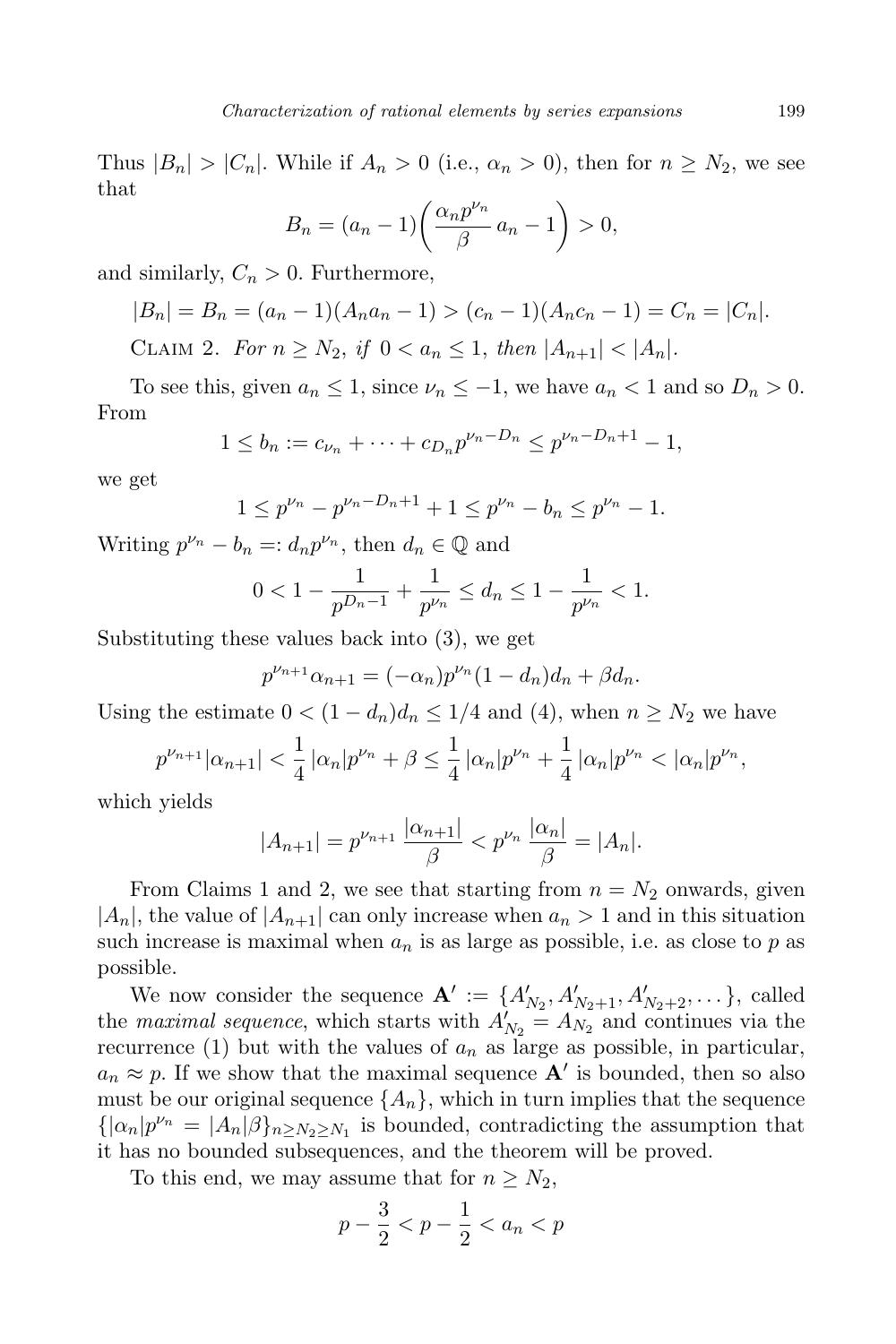and so

$$
\left(p - \frac{3}{2}\right)^2 < a_n(a_n - 1) = \overline{a}_n < p(p - 1).
$$

From the expression for the tail

$$
A'_n = \frac{1}{a_n} + \frac{1}{\overline{a}_n a_{n+1}} + \frac{1}{\overline{a}_n \overline{a}_{n+1} a_{n+2}} + \cdots \quad (n \ge N_2),
$$

note that the right-hand sum always converges p-adically but does not generally converge with respect to the usual absolute value. However, for the maximal sequence, it converges for both valuations and represents the same rational number; indeed,

$$
|A'_n| < \frac{1}{p - 3/2} + \frac{1}{(p - 3/2)^2 (p - 3/2)}
$$
  
+ 
$$
\frac{1}{(p - 3/2)^2 (p - 3/2)^2 (p - 3/2)} + \cdots
$$
  
= 
$$
\frac{p - 3/2}{(p - 3/2)^2 - 1},
$$

which shows the boundedness of the maximal sequence as desired.

**3.** Case of formal series over a finite field. Let  $\mathbb{F}_q$  be a finite field of order  $q = p^k$  where p is a prime and  $k \in \mathbb{N}$  and let  $p(x)$  be an irreducible polynomial of degree d over  $\mathbb{F}_q$ . There are two main types of valuations on the field  $\mathbb{F}_q(x)$  of rational functions: the  $p(x)$ -adic valuation, denoted by  $\lVert \cdot \rVert_p$ , and the infinite valuation, denoted  $\|\cdot\|$ . These two valuations are defined as follows: if  $f(x)/g(x) = p(x)^m r(x)/s(x)$ , where  $f(x), g(x), r(x), s(x) \in$  $\mathbb{F}_q[x] \setminus \{0\}$  and  $p(x) \nmid r(x)s(x)$ , then

$$
||0||_p = 0, \t \t ||\frac{f(x)}{g(x)}||_p = q^{-md},
$$
  

$$
||0|| = 0, \t ||\frac{f(x)}{g(x)}|| = q^{\deg f(x) - \deg g(x)}.
$$

The valuation  $\|\cdot\|$  can also be considered formally as a  $1/x$ -adic valuation for the field  $\mathbb{F}_q(1/x)$  (=  $\mathbb{F}_q(x)$ ).

Let  $\mathbb{F}_q((p(x)))$  and  $\mathbb{F}_q((1/x))$  be the completions of  $\mathbb{F}_q(x)$  with respect to the  $p(x)$ -adic and the infinite valuations, respectively. The extensions of the valuations to  $\mathbb{F}_q((p(x)))$  and  $\mathbb{F}_q((1/x))$  will also be denoted by  $\|\cdot\|_p$  and  $\|\cdot\|$ , respectively.

For  $A \in \mathbb{F}_q((p(x)))$  (respectively,  $B \in \mathbb{F}_q((1/x)))$ , define the *order*  $\nu(A)$ of A (respectively,  $\mu(B)$  of B) via  $||A||_p = q^{-d\nu(A)}$  (respectively,  $||B|| =$  $q^{-\mu(B)}$  and set  $\nu(0) = +\infty = \mu(0)$ .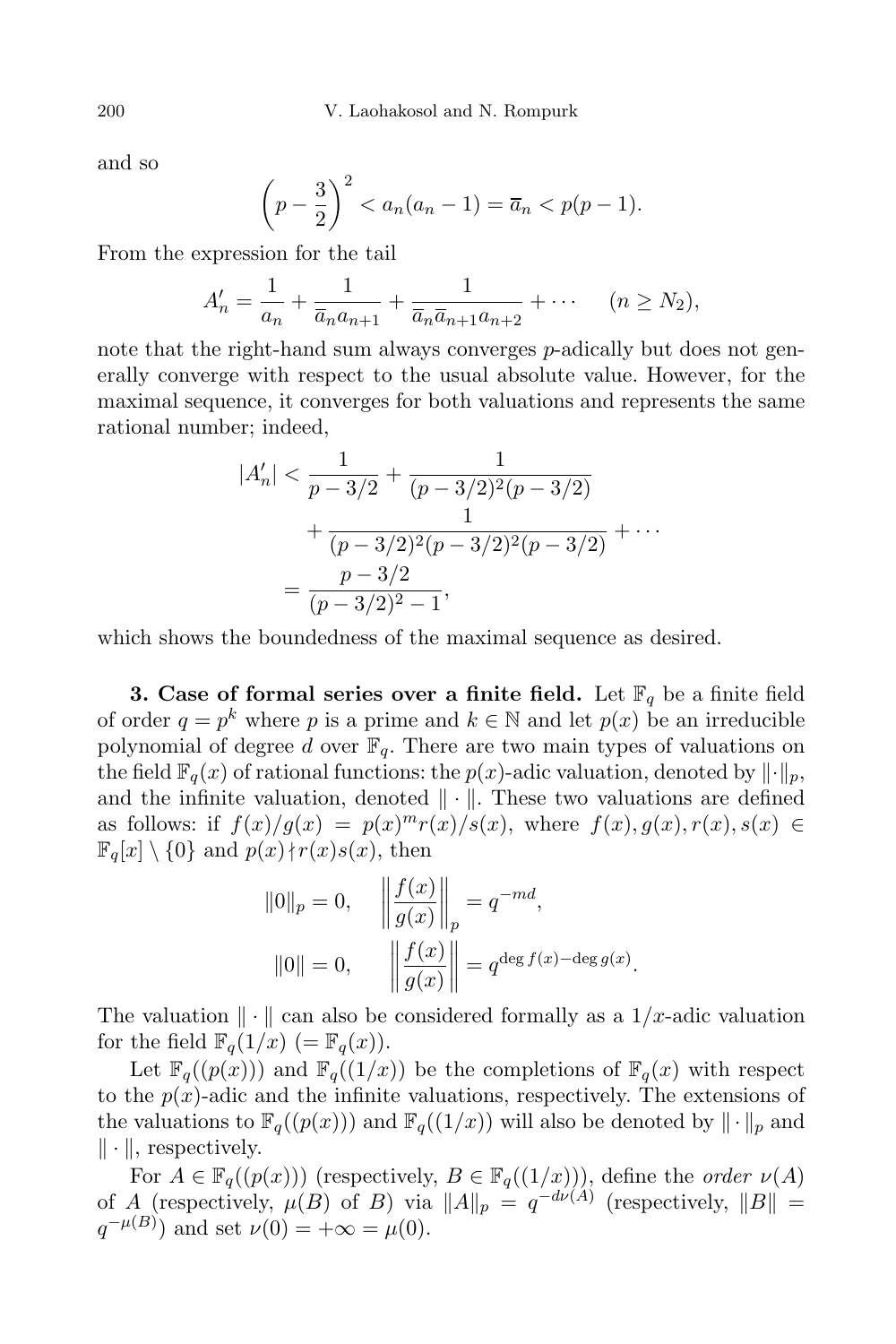It is well known that each  $A \in \mathbb{F}_q((p(x)))$  (respectively, each  $B \in$  $\mathbb{F}_{q}((1/x))$  is uniquely representable in the form

$$
A = \sum_{n=\nu(A)}^{\infty} b_n(x) p(x)^n, \quad b_n(x) \in \mathbb{F}_q[x], \deg b_n(x) < d, \, b_{\nu(A)}(x) \neq 0,
$$

respectively,

$$
B = \sum_{n=\mu(B)}^{\infty} c_n \left(\frac{1}{x}\right)^n, \quad c_n \in \mathbb{F}_q, c_{\mu(B)} \neq 0.
$$

The *fractional part*,  $\langle A \rangle_{p(x)}$ , of A (respectively,  $\langle B \rangle_{1/x}$  of B) is defined as the finite series

$$
\langle A \rangle_{p(x)} = \sum_{n=\nu(A)}^{0} b_n(x) p(x)^n \quad \text{if } \nu(A) \le 0, \text{ and 0 otherwise,}
$$

respectively,

$$
\langle B \rangle_{1/x} = \sum_{n=\mu(B)}^{0} c_n (1/x)^n \quad \text{if } \mu(B) \le 0, \quad \text{and } 0 \text{ otherwise.}
$$

Denote the sets of all fractional parts by

$$
S_{p(x)} := \{ \langle A \rangle_{p(x)} : A \in \mathbb{F}_q((p(x))) \} \subset \mathbb{F}_q(x),
$$

respectively,

$$
S_{1/x} := \{ \langle B \rangle_{1/x} : B \in \mathbb{F}_q((1/x)) \} \subset \mathbb{F}_q(x).
$$

Knopfmachers' algorithm described in the introduction is also applicable in this setting and leads to analogous results. With similar notation, note that here also the inequality

$$
\nu(s_n) - \nu(r_n) \ge 2\nu(a_n) - 1 \quad \text{(respectively, } \mu(s_n) - \mu(r_n) \ge 2\mu(a_n) - 1\text{)}
$$

is a sufficient condition for the expansion to exist in the field  $\mathbb{F}_q((p(x)))$  (respectively,  $\mathbb{F}_q((1/x))$ . Hence,  $A \in \mathbb{F}_q((p(x)))$  (respectively,  $B \in \mathbb{F}_q((1/x)))$ has an Oppenheim-type expansion of the form

$$
a_0 + \frac{1}{a_1} + \sum_{n=1}^{\infty} \frac{r_1 \cdots r_n}{s_1 \cdots s_n} \cdot \frac{1}{a_{n+1}}.
$$

Such a representation is said to be *periodic* if there are indices  $m$  and  $r$  such that  $a_n = a_{n+r}$ ,  $r_n = r_{n+r}$ , and  $s_n = s_{n+r}$  for every  $n \geq m$ . For both fields of Laurent series, if we set  $r_n = 1$  and  $s_n = a_n(a_n - 1)$ , then the algorithm yields a unique series expansion, called the *Lüroth-type expansion*, of the form

$$
a_0 + \frac{1}{a_1} + \sum_{n=1}^{\infty} \frac{1}{a_1(a_1 - 1) \cdots a_n(a_n - 1)a_{n+1}},
$$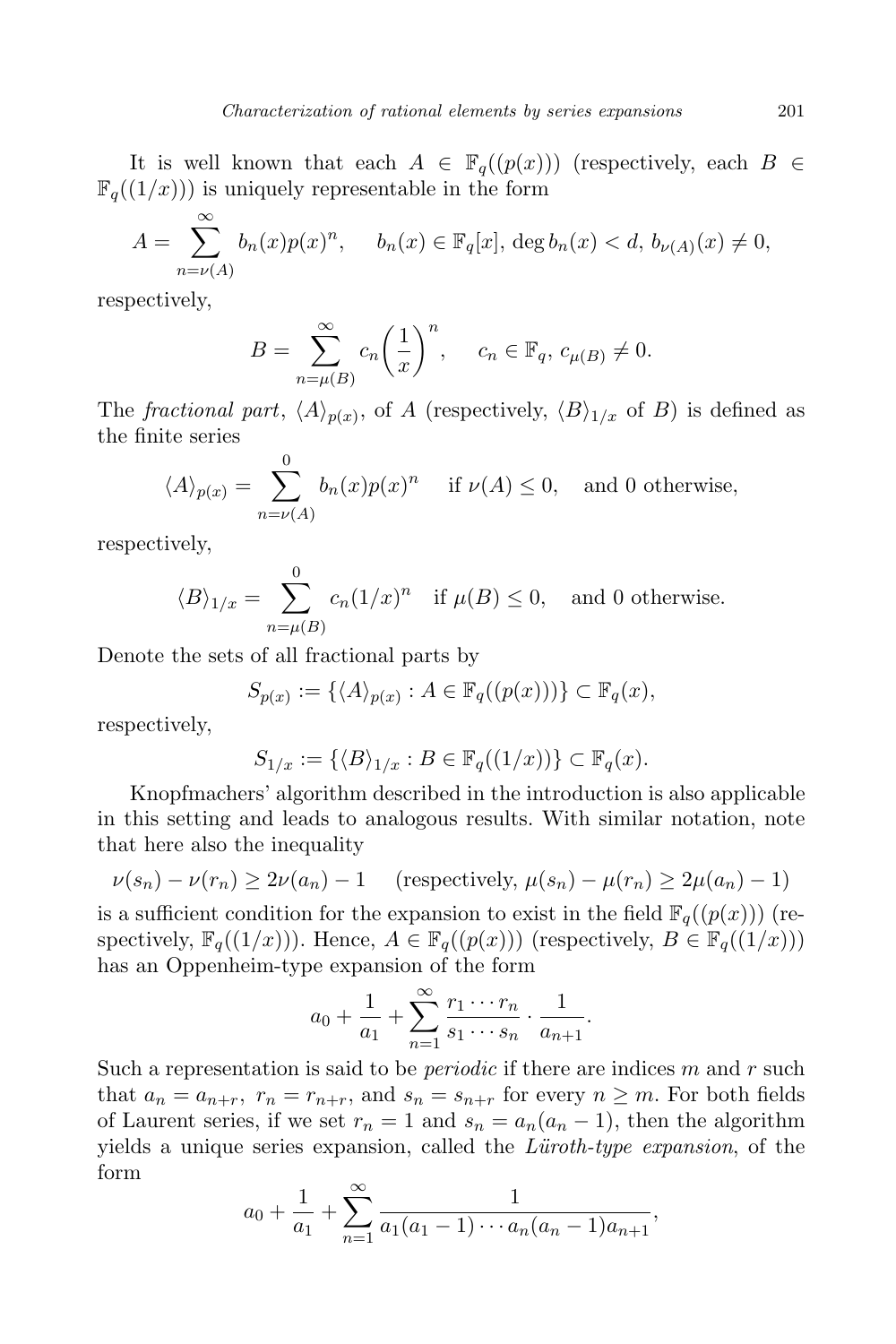and as in the case of p-adic numbers,  $\nu(a_n) \leq -1$  (respectively,  $\mu(a_n) \leq -1$ ) for all  $n \geq 1$ .

Our objective now is to prove that rational elements in these fields have either finite or periodic Lüroth-type expansions. Since the proofs for both fields are basically the same, we only provide the one for  $\mathbb{F}_q((p(x))) =: \mathbf{F}_q^p$ . The crux of the proof follows the same lines as in the *p*-adic case; however, since there is no "carry" in the multiplication of power series (or polynomials), the proof is not only simpler, but we can prove somewhat more.

THEOREM 2. Let  $r_n = 1$  and  $s_n = a_n f(a_n)$  for some fixed  $f(x) \in \mathbb{F}_q[x]$ . If  $||a_n|| \leq 1$  for n sufficiently large, then the corresponding Oppenheim-type expansion of  $A \in \mathbf{F}_q^p$  is finite or ultimately periodic if and only if  $A \in \mathbb{F}_q(x)$ .

Proof. The fact that finite Oppenheim expansions yield rational elements is trivial, while that periodic expansions also give rational elements can be readily checked as in Section 4 of [3].

It remains to show that if the Oppenheim expansion of  $A \in \mathbb{F}_q(x)$  is infinite, then it is ultimately periodic. Since each  $A$  is rational, so is each  $A_n$   $(n \geq 1)$ , which allows us to write it uniquely in the form

$$
A_n = p(x)^{\nu(A_n)} \frac{\alpha_n(x)}{\beta_n(x)},
$$

where  $\alpha_n(x), \beta_n(x) \in \mathbb{F}_q[x]$  with  $gcd(\alpha_n(x), \beta_n(x)) = 1$ ,  $p(x) \nmid \alpha_n(x)$  and  $p(x) \nmid \beta_n(x)$ . For  $n \geq 1$ , since  $a_n \in S_{p(x)} \setminus \{0\}$ , we can write uniquely

$$
a_n = \frac{c_{\nu_n}(x)}{p(x)^{\nu_n}} + \dots + \frac{c_{D_n}(x)}{p(x)^{D_n}} = \frac{c_{\nu_n}(x) + \dots + c_{D_n}(x)p(x)^{\nu_n - D_n}}{p(x)^{\nu_n}} = \frac{b_n(x)}{p(x)^{\nu_n}}
$$

where  $c_{\nu_n}(x) (\neq 0), \ldots, c_{D_n}(x) (\neq 0) \in S_{p(x)}, \ \nu_n := \nu(A_n) = -\nu(a_n) \ge D_n \ge 0$ and

$$
b_n(x) = c_{\nu_n}(x) + \cdots + c_{D_n}(x)p(x)^{\nu_n - D_n} \in \mathbb{F}_q[x] \setminus \{0\}.
$$

It is easy to see that

(5) 
$$
||a_n|| = q^{-dD_n + \deg c_{D_n}(x)}
$$

and

(6) 
$$
||b_n(x)|| = q^{\deg c_{D_n}(x) + d\nu_n - dD_n} \leq q^{d-1 + d\nu_n - dD_n}.
$$

Let  $s_n = a_n f(a_n) := a_n (f_m a_n^m + \cdots + f_1 a_n + f_0) \in a_n \mathbb{F}_q[a_n]$ . Rewriting

(7) 
$$
A_{n+1} = \left(A_n - \frac{1}{a_n}\right) \frac{s_n}{r_n},
$$

we get

(8) 
$$
p(x)^{\nu_{n+1}+m\nu_n}\alpha_{n+1}(x)\beta_n(x) = \beta_{n+1}(x)\{\alpha_n(x)b_n(x) - \beta_n(x)\}\times \{f_m b_n(x)^m + f_{m-1} b_n(x)^{m-1} p(x)^{\nu_n} + \cdots + f_1 b_n(x)p(x)^{(m-1)\nu_n} + f_0 p(x)^{m\nu_n}\}.
$$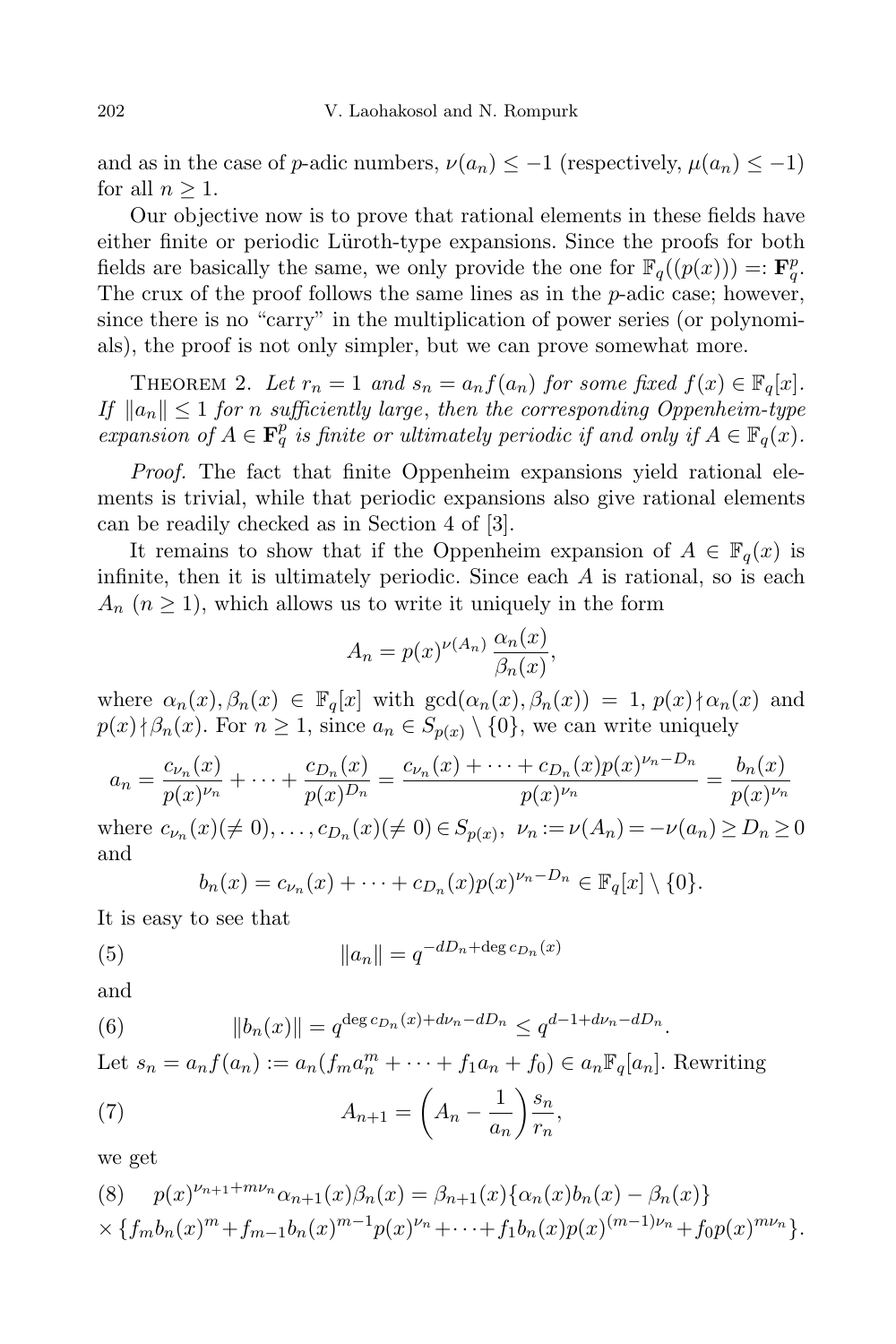Since  $p(x) \nmid \beta_{n+1}(x)$  and  $gcd(\alpha_{n+1}(x), \beta_{n+1}(x)) = 1$ , equation (8) implies that  $\beta_{n+1}(x) \mid \beta_n(x)$ , which yields  $0 \leq \deg \beta_{n+1}(x) \leq \deg \beta_n(x)$   $(n \geq 1)$ . Thus there exist a positive integer  $N_0$  and a non-negative integer M such that deg  $\beta_n(x) = M$  for all  $n \geq N_0$ , i.e.,

(9) 
$$
\{\deg \beta_n(x)\} \text{ is a finite set}
$$

and

(10) 
$$
\beta_n(x) = c_n \beta_{N_0}(x), \quad c_n \in \mathbb{F}_q \setminus \{0\} \quad (n \ge N_0).
$$

Since  $\nu_n \geq 1$  and  $p(x) \nmid \beta_{n+1}(x)$  and  $p(x) \nmid b_n(x)$ , equation (8) also implies that for  $n \geq N_0$ ,

$$
p(x)^{\nu_{n+1}+m\nu_n} | \{ \alpha_n(x)b_n(x) - c_n \beta_{N_0}(x) \}
$$

and so

(11) 
$$
d\nu_{n+1} + m d\nu_n \leq \max\{\deg \alpha_n(x) + \deg b_n(x), M\}.
$$

If there exists an infinite subsequence  $(n_k) \subset \mathbb{N}$  with all  $n_k \geq N_0$  such that

$$
\deg \alpha_{n_k}(x) + \deg b_{n_k}(x) \le M,
$$

then the two sequences of non-negative integers  $\{\deg \alpha_{n_k}(x) + \deg b_{n_k}(x)\}\$ and  $\{\deg \alpha_{n_k}(x)\}\$  are bounded, and from (11) so is the sequence  $(\nu_{n_k})$ . We deduce from the unique representation  $A_{n_k} = p(x)^{\nu_{n_k}} \alpha_{n_k}(x) / \beta_{n_k}(x)$  that  ${A_{n_k}}$  is a finite set. Hence, there exist indices  $K < L$  such that all  $A_{n_K} =$  $A_{n_L}$  and so  $a_{n_K} = \langle 1/A_{n_K} \rangle = \langle 1/A_{n_L} \rangle = a_{n_L}$  and  $s_{n_K} = s_{n_L}$ . Invoking (7), we see that  $A_{n<sub>K</sub>+1} = A_{n<sub>L</sub>+1}$  and so the expansion is ultimately periodic.

Henceforth, assume that there exists a positive integer  $N_1 \geq N_0$  such that

(12) 
$$
\deg \alpha_n(x) + \deg b_n(x) > M \quad (n \ge N_1).
$$

Going back to equation (8) and using (10), for  $n \geq N_1$  we get

$$
p(x)^{\nu_{n+1}+m\nu_n}\alpha_{n+1}(x)c_n = c_{n+1}\{\alpha_n(x)b_n(x) - c_n\beta_{N_0}(x)\}\times\{f_m b_n(x)^m + f_{m-1}b_n(x)^{m-1}p(x)^{\nu_n} + \cdots + f_1b_n(x)p(x)^{(m-1)\nu_n} + f_0p(x)^{m\nu_n}\}.
$$

Taking infinite valuation, we get

(13) 
$$
q^{d\nu_{n+1}+md\nu_n+\deg\alpha_{n+1}(x)} \le \max\{||\alpha_n(x)|| \, ||b_n(x)||, q^M\}
$$

$$
\times \max\{||b_n(x)||^m, ||b_n(x)||^{m-1}q^{d\nu_n}, \dots, ||b_n(x)||q^{(m-1)d\nu_n}, q^{md\nu_n}\}
$$

$$
= ||\alpha_n(x)|| \, ||b_n(x)||
$$

$$
\times \max\{||b_n(x)||^m, ||b_n(x)||^{m-1}q^{d\nu_n}, \dots, ||b_n(x)||q^{(m-1)d\nu_n}, q^{md\nu_n}\}
$$

using (12). From the given hypothesis, we may assume, without loss of generality, that  $||a_n|| \leq 1$  when  $n \geq N_1$ . We distinguish two possible cases.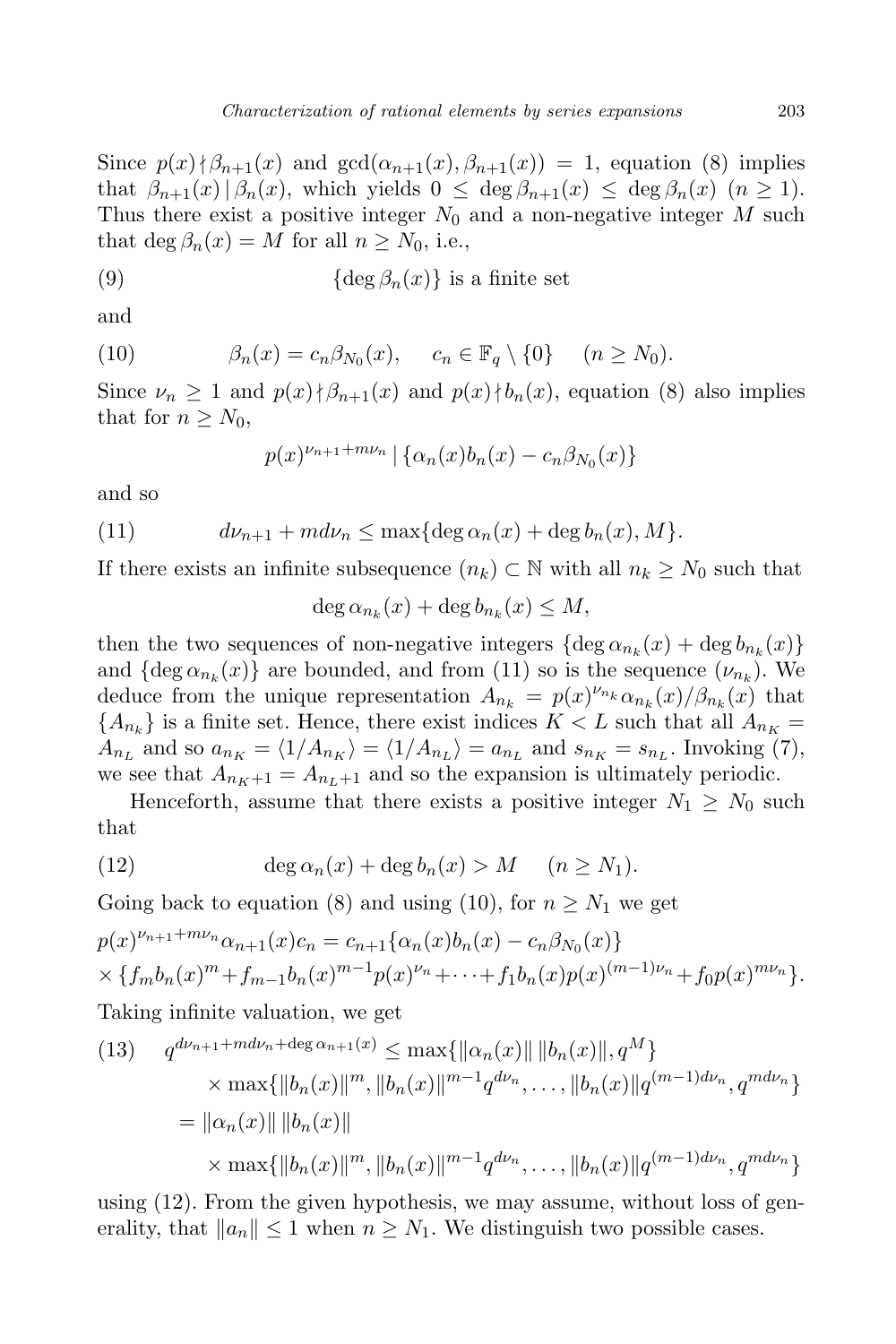CASE 1:  $||a_n|| < 1$ . In this case,  $D_n > 0$ , yielding  $d\nu_n-dD_n+d-1 < d\nu_n$ and  $||b_n(x)|| < q^{d\nu_n}$ . Relation (13) becomes

$$
q^{d\nu_{n+1} + m d\nu_n + \deg \alpha_{n+1}(x)} < q^{\deg \alpha_n(x) + d\nu_n + m d\nu_n},
$$

i.e., we have the strict inequality

$$
d\nu_{n+1} + \deg \alpha_{n+1}(x) < d\nu_n + \deg \alpha_n(x).
$$

CASE 2:  $||a_n|| = 1$ . In this case,  $D_n = 0$  and  $c_{D_n}(x) =: c \in \mathbb{F}_q \setminus \{0\},$ which yields  $||b_n(x)|| = q^{d\nu_n}$ . Relation (13) thus implies

$$
q^{d\nu_{n+1}+md\nu_n+\deg\alpha_{n+1}(x)}
$$
  
\n
$$
\leq q^{\deg\alpha_n(x)+d\nu_n}\max\{q^{md\nu_n}, q^{(m-1)d\nu_n+d\nu_n}, \dots, q^{d\nu_n+(m-1)d\nu_n}, q^{md\nu_n}\}
$$
  
\n
$$
= q^{\deg\alpha_n(x)+d\nu_n+md\nu_n},
$$

i.e., we have the non-strict inequality

$$
d\nu_{n+1} + \deg \alpha_{n+1}(x) \le d\nu_n + \deg \alpha_n(x).
$$

From both cases, we see that  $\{d\nu_n + \deg \alpha_n(x)\}_{n \ge N_1}$  is a non-increasing sequence of positive integers. Hence both  $\{\nu_n\}_{n\geq N_1}$  and  $\{\deg \alpha_n(x)\}_{n\geq N_1}$ are bounded sets of non-negative integers. Consequently, there are infinitely many  $n \geq N_1$  such that all  $\nu_n$  are equal and all deg  $\alpha_n(x)$  are the same. Taking into account (10), we deduce that there are  $M > L > N_1$  such that  $A_M = A_L$ . Invoking (7), we conclude that the expansion is ultimately periodic. ■

The condition  $||a_n|| \leq 1$  in Theorem 2 can be removed by taking  $p(x)=x$ , and we get

COROLLARY 3. For  $r_n = 1$  and  $s_n = a_n f(a_n)$  for some fixed  $f(x) \in$  $\mathbb{F}_q[x]$ , the Oppenheim-type expansion of  $A \in \mathbb{F}_q((x))$  is finite or ultimately periodic if and only if  $A \in \mathbb{F}_q(x)$ .

Specializing  $f(x) = x - 1$  in Theorem 2, we get a characterization of rational elements by their Lüroth expansions.

COROLLARY 4. If  $||a_n|| \leq 1$ , then the corresponding Lüroth-type expansion of  $A \in \mathbf{F}_q^p$  is finite or ultimately periodic if and only if  $A \in \mathbb{F}_q(x)$ .

COROLLARY 5. The Lüroth-type expansion of  $A \in \mathbb{F}_q((x))$  is finite or ultimately periodic if and only if  $A \in \mathbb{F}_q(x)$ .

Finally, as described earlier, an analogous proof yields the same result in  $\mathbb{F}_q((1/x))$ , and we mention in particular:

THEOREM 6. In  $\mathbb{F}_q((1/x))$ , the Lüroth-type expansion of A is finite or ultimately periodic if and only if  $A \in \mathbb{F}_q(x)$ .

Acknowledgements. We wish to thank the referee and the copy editor for their helpful comments.